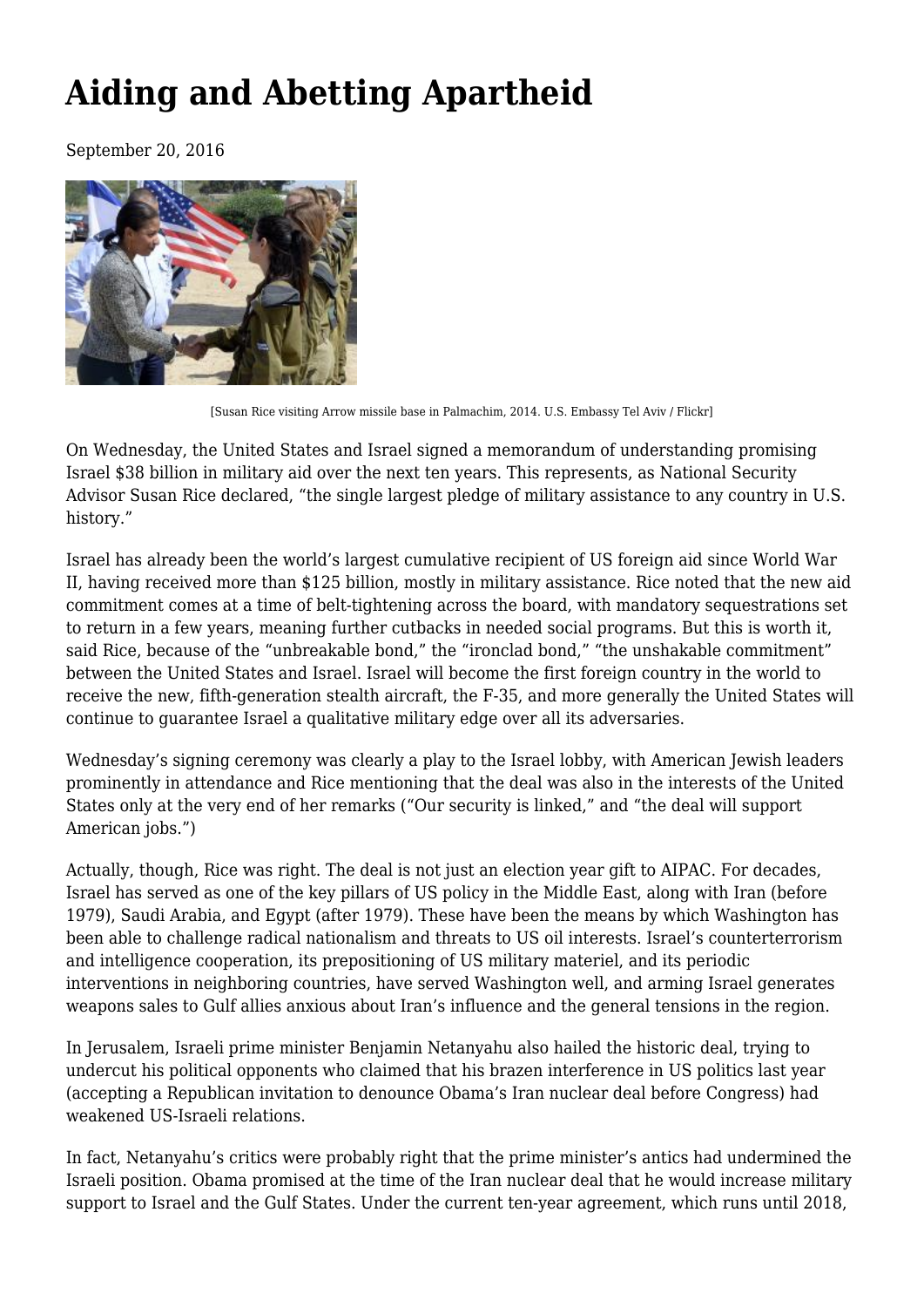Israel gets \$31 billion in military aid and another \$4.4 billion in congressional allocations for missile defense. Under the new accord, Israel will get \$38 billion, but this includes the \$5 billion in missile defense funds (\$500 million per year).

The totals are not very different. But given the inflation in the cost of advanced weapons systems, the new MOU actually offers Israel less per year in real dollars than it has been receiving under the existing ten-year agreement. Moreover, under the new agreement Israel is required to agree that it will [not ask Congress for, nor accept,](https://www.washingtonpost.com/news/josh-rogin/wp/2016/09/14/obama-and-israel-cut-congress-out-of-the-aid-game/) any additional aid in the next two years except in the event of war. The memorandum also [discontinues](https://www.whitehouse.gov/the-press-office/2016/09/14/fact-sheet-memorandum-understanding-reached-israel) a provision of the current agreement that permits Israel, alone among US aid recipients, to use up to a quarter of its US military aid for purchases from its own manufacturers — thereby subsidizing its domestic weapons industry, making Israel one of the [top ten](https://en.wikipedia.org/wiki/Arms_industry#World.27s_largest_arms_exporters) arms exporters in the world.

US military aid and technology will enable Israel to react more recklessly towards its neighbors, and this will invariably have a severely destabilizing impact on the region. (Recall how alarming the situation was in the Middle East when Israeli officials were constantly threatening to [attack](https://www.theguardian.com/world/2008/jun/07/israelandthepalestinians.iran) [Iran.](http://www.cbsnews.com/news/israeli-official-says-military-strike-on-iran-still-possible/)) As far as the Palestinians are concerned, however, the new weaponry won't have much direct effect. After all, you don't need fifth-generation stealth technology to blow up civilian houses in the Gaza Strip. Even the missile defense technology is basically irrelevant with respect to Palestinians since, as [Norman Finkelstein](http://therealnews.com/t2/index.php?option=com_content&task=view&id=31&Itemid=74&jumival=13888) has shown, it was not Iron Dome that led to such minimal Israeli casualties during Operation Protective Edge — it was the primitiveness of Palestinian rockets.

But the MOU will unfortunately have a profoundly negative impact on the prospects of achieving justice in Palestine. Washington did not just promise Israel \$38 billion in aid after Netanyahu personally intruded into US politics. The \$38 billion came after Israel has done many things — any one of which should have disqualified Israel as a recipient of US aid. Consider:

- The [Leahy laws](http://www.humanrights.gov/dyn/03/leahy-fact-sheet/)  two laws named after their sponsor, Senator Patrick Leahy prohibit US military aid to any foreign military unit that has engaged in gross violations of human rights. In 2012 [fifteen faith leaders](https://www.pcusa.org/news/2012/10/5/religious-leaders-ask-congress-condition-israel-mi/) called on Congress to condition military aid to Israel on its human rights compliance. In 2015, [eleven US faith groups](http://maryknollogc.org/statements/eleven-faith-groups-present-instances-probable-gross-violations-human-rights-israeli) presented evidence of probable gross violations of human rights violations against Palestinians by Israeli security and military units. In 2016, [Leahy](http://www.politico.com/f/?id=00000153-c56c-d662-a75b-cfecc6be0000) and several Congressional colleagues asked the State Department to look into whether Israel and Egypt were in compliance with the law.
- In 2009, [Amnesty International](https://www.amnesty.org/en/documents/MDE15/012/2009/en/) called for a cutoff of weapons to Israel because of its attacks on civilians during Operation Cast Lead. In early 2014, [Amnesty](https://www.amnesty.org/en/latest/news/2014/02/trigger-happy-israeli-army-and-police-use-reckless-force-west-bank/) urged the United States and other states to suspend weapons transfer to Israel, given that the "'Trigger-happy' Israeli army and police use reckless force in the West Bank."
- In 2004, [all fifteen judges](http://www.icj-cij.org/docket/files/131/1671.pdf) of the International Court of Justice, including the [American](http://www.icj-cij.org/docket/files/131/1687.pdf) judge, declared the Israeli settlements in the West Bank and East Jerusalem to be illegal, and fourteen of the judges found the wall illegal. The Court held that "all States are under an obligation not to recognize the illegal situation resulting from the construction of the wall in the Occupied Palestinian Territory, including in and around East Jerusalem. They are also under an obligation not to render aid or assistance in maintaining the situation created by such construction. It is also for all States, while respecting the United Nations Charter and international law, to see to it that any impediment, resulting from the construction of the wall, to the exercise by the Palestinian people of its right to self-determination is brought to an end."
- [Human Rights Watch,](https://www.hrw.org/report/2016/01/19/occupation-inc/how-settlement-businesses-contribute-israels-violations-palestinian#5259ae) in its 2016 report "Occupation, Inc.," called on states to "Avoid offsetting the costs of Israeli government expenditures on settlements by withholding funding given to the Israeli government in an amount equivalent to its expenditures on settlements and related infrastructure in the West Bank."